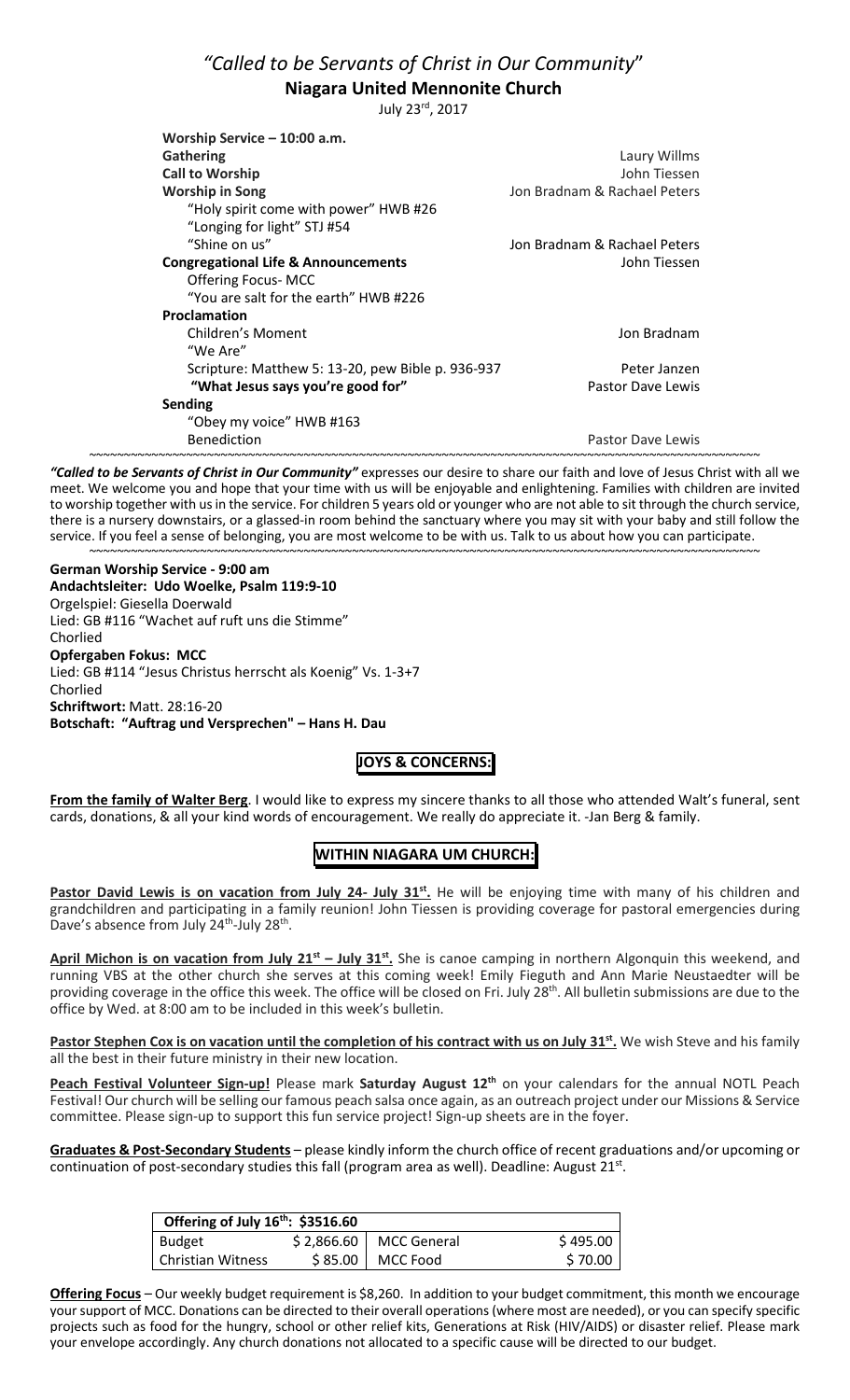| THIS WEEK AT A GLANCE (July $24th$ – July $30th$ ) |                                                                                                  |  |
|----------------------------------------------------|--------------------------------------------------------------------------------------------------|--|
| <b>Tuesday:</b>                                    | 7:00 p.m. Education Committee Meeting                                                            |  |
| Sunday July 30th                                   |                                                                                                  |  |
| 10:00 am                                           | Worship Service - Message by Gregory Dick                                                        |  |
|                                                    | *For a complete listing of church events, please see our online calendar on our church website.* |  |

#### Our Current Sermon Series… **THE ESSENTIAL JESUS SERIES**

Matthew has devoted more space to the words of Jesus in his gospel than any of the other gospel writers. He has preserved for us at least five of Jesus' major talks. The longest and best known of these talks is 'The Sermon on the Mount'. Over the summer months, we will be exploring the foundational themes Jesus outlines in this teaching. Here He gives concise statements on the essentials for becoming the kind of person who lives with God's kingdom values in mind. At the conclusion of this talk Jesus stated that all who would live by what He taught would have the benefit of understanding what is necessary to actually do what is right.

| July 16  | "The Kind of Life God Blesses" Matthew 5: 1-12                           |
|----------|--------------------------------------------------------------------------|
| July 23  | "What Jesus says you're good for" Matthew 5: 13-20                       |
| July 30  | "Growth" Guest Preacher Gregory Dick<br>John 15:1-8 & Galatians 5:22, 23 |
| August 6 | "How not to be Religious" Matthew 21-48                                  |
|          | August 13 "Prayers that God Hears" Matthew 6:1-18                        |
|          | August 20 "What Jesus says about Ambition" Matthew 6:19-34               |

## **MENNONITE CHURCH CANADA:**

**Assembly Registration is open!** You are invited to register for the **October 13-15** special 2017 Assembly in Winnipeg: http://www.cvent.com/d/c5q8ft

**Future Directions Update:** Working Group Reports on various proposed re-organized ministries of MC Canada and Area Churches are now available at http://futuredirectionsmc.ca/documents/

**The North American Vietnamese Mennonite Fellowship (NAVMF)** held its biannual conference in Calgary June 30 to July 2, 2017. Pray that relationships nurtured through this gathering will resonate long after it ends. May connections be enhanced between the Vietnamese Mennonite churches in Canada and the US, inspiring new opportunities to support Vietnamese Mennonite Churches in Vietnam.

# **MENNONITE DISASTER SERVICE:**

**Mennonite Disaster Service (MDS) receiving financial donations for forest fires in British Columbia.** People in BC have already lost houses to the fires and we are planning for MDS volunteers to help in the recovery phase of this disaster. MDS is accepting financial donations for that recovery. For further updates on the MDS response and financial donations go to https://mds.mennonite.net/ or call the MDS office at 1-866-261-1274.

## **MENNONITE CENTRAL COMMITTEE:**

**New MCC Canada Executive Director** It is with mixed emotions that, as of September 30<sup>th</sup>, we bid farewell to our beloved Executive Director, Rick Cober Bauman. Fortunately for MCC as a whole, Rick's next role will be as Executive Director of MCC Canada where he will continue to provide the warm, wise, and forward-thinking leadership that we have benefitted from here in Ontario.

**Material Resources Shipments** We have two upcoming shipments, potentially to the Middle East. Bars of hand soap, laundry soap and sewing kits have been requested. Please consider making a financial donation to help purchase these greatly needed supplies, or buy them and donate to Material Resources at 50 Kent Ave, Kitchener. To donate: call 519- 745-8458 & specify that it's for soap/sewing kits. Questions? Call Carolyn Gray at 519-745-8458 ext. 234 or email carolyngray@mcco.ca.

**Grow Hope**: There are still acres available to sponsor through Grow Hope Niagara and raise funds to help hungry people around the world. \$400 per acre can become \$2,500 through government matching. More info at mcco.ca/grow-hopeniagara.

**IVEP Hosts Needed** Interested in travelling the world without leaving home? Open your home to an International Volunteer Exchange Program participant! Hosts are needed in St. Catharines for the 2017/2018 IVEP term. Remuneration is provided. Contact Sheryl Bruggeling (sherylbruggeling@mcco.ca or 519-745-8458 ext 265) for more info.

## **OUR COMMUNITY AND BEYOND:**

**Pleasant Manor is raising funds for its Outdoor Beautification Project –** sidewalks and benches to enhance the grounds for the benefit of tenants and residents. Please consider making a donation! See bulletin board for details, or contact Judy Willems, Director of Communications and Community Development at 905-934-3414, extension 1089.